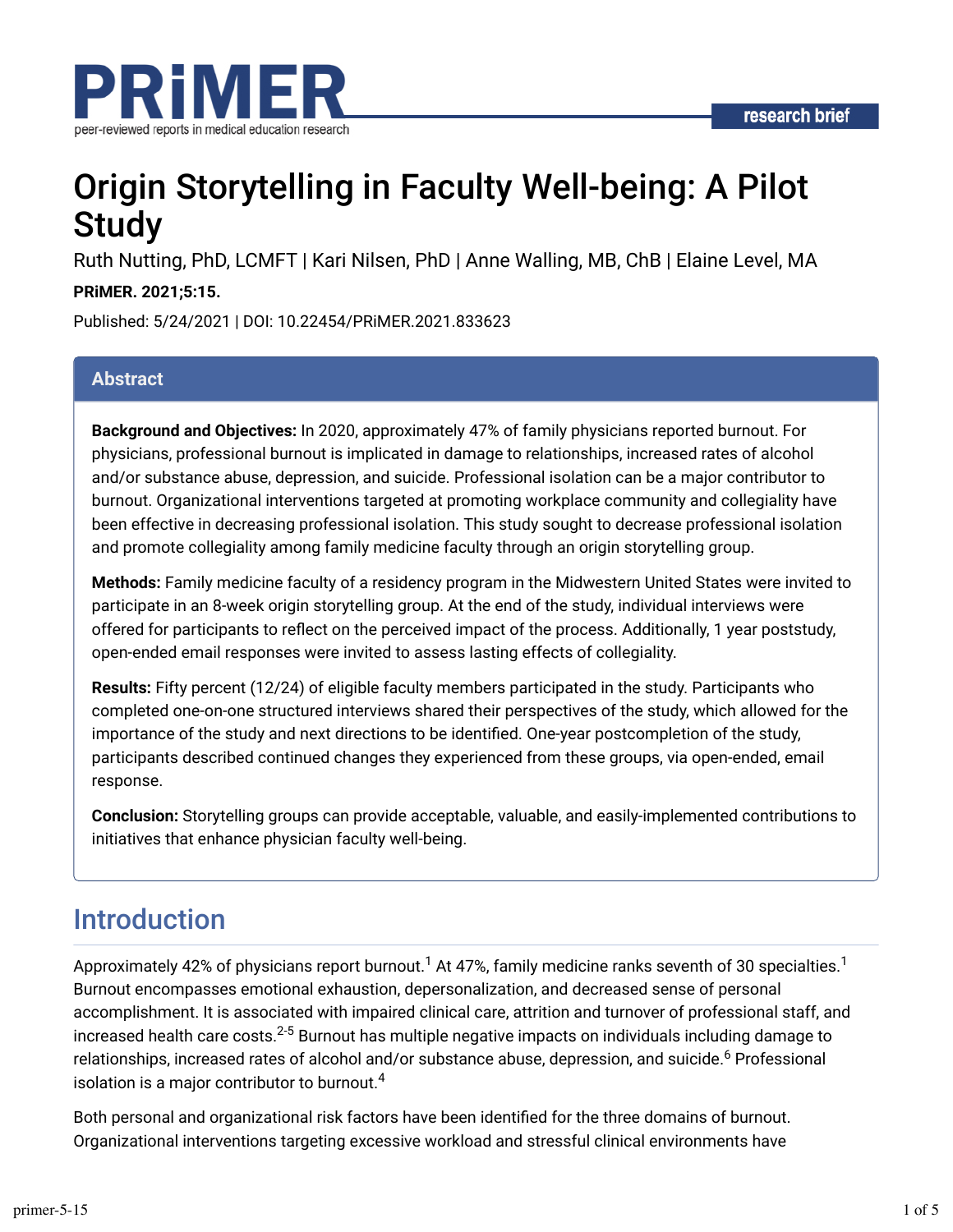successfully reduced burnout scores. Benefits have also been demonstrated from programs to enhance individual coping skills, through programs such as mindfulness-based stress reduction,<sup>3,7,9,10</sup> and from smallgroup activities to promote workplace community, collegiality, and enhance the meaning of work.<sup>4,6,8-10</sup> The storytelling small-group activity is a simple way of conveying messages and understanding human complexity, and has been valued by health care workers and has demonstrated increased interpersonal understanding and connection.<sup>11,12</sup> We sought to decrease professional isolation and promote collegiality among family medicine faculty through an origin-storytelling group, in which participants reflected, wrote, and shared their personal trajectory to medical academia.

## Methods

All 24 faculty members were invited to participate in this pilot study via email, announcements during faculty meetings, and through personal communications. Each week, for 8 consecutive weeks, one or two participants reflected on her/his story of origin and prepared a written summary that she/he read in person to the group. Each presentation was followed by discussion involving all participants. At the end of the intervention, participants were also invited to participate in structured individual interviews to reflect on the impact of the intervention (Table 1). Additionally, participants filled out the Mini-Z Burnout Survey prior to and after the storytelling intervention. This survey tool was developed to efficiently measure physician burnout and was of interest to the study team to assess formal workplace burnout. $^{13}$ 

The research team (R.N. and K.N.) completed phenomenological analysis of the recorded interviews. Phenomenological analysis was utilized as it describes the meaning of individuals' lived experience of a phenomenon.<sup>14</sup> First, a list of significant statements was developed; similar statements were clustered together into themes. Textural descriptions of what was experienced, structural descriptions of how the experience happened, and composite descriptions incorporating the what and how captured the essence of the experience. Credibility was achieved through prolonged engagement with the group participants, transferability was enhanced by transcription of interviews, dependability was ensured by having two experienced researchers verify the themes, and confirmability was met by the rigor of the note taking and reflection of the process. $^\mathrm{14}$  To assess lasting effects on faculty collegiality, participants were asked to describe, via email, any enduring outcomes after 1 year. Prior to implementation, the study was approved by the University of Kansas School of Medicine - Wichita Institutional Review Board.

## **Results**

Twelve (50%) of the full-time faculty members volunteered to participate in the storytelling intervention, which included story writing, storytelling, and discussion. Three (25%) of the 12 participants were male, two (16.7%) were in early career (<5 years), nine (75%) in midcareer (>5 years), and one was in late career (>25 years). African American (8%), Japanese American (8%), Latino (8%), and Euro-Caucasian (76%) ethnicities were represented. There were no measurable changes on the Mini-Z Burnout survey. Despite efforts to involve all participants, only four (30%) interviews were completed due to scheduling challenges. Analysis of the four verbatim transcripts extracted 77 significant statements and identified six themes: (1) genuine curiosity, (2) safety for reflection and vulnerability,  $(3)$  insight of lived experience,  $(4)$  nonlinear life trajectory,  $(5)$  creative empowerment, and (6) enhanced collegiality (Table 2).

One year poststudy, member-checking was completed by inviting all 12 participants to respond, via email, regarding sustained impacts of the intervention. Three of the 12 original participants had relocated, three responded, and the other six did not respond. The three respondents indicated continuing strengthening of relationships among participants as illustrated by the statement "these stories have helped to bridge some of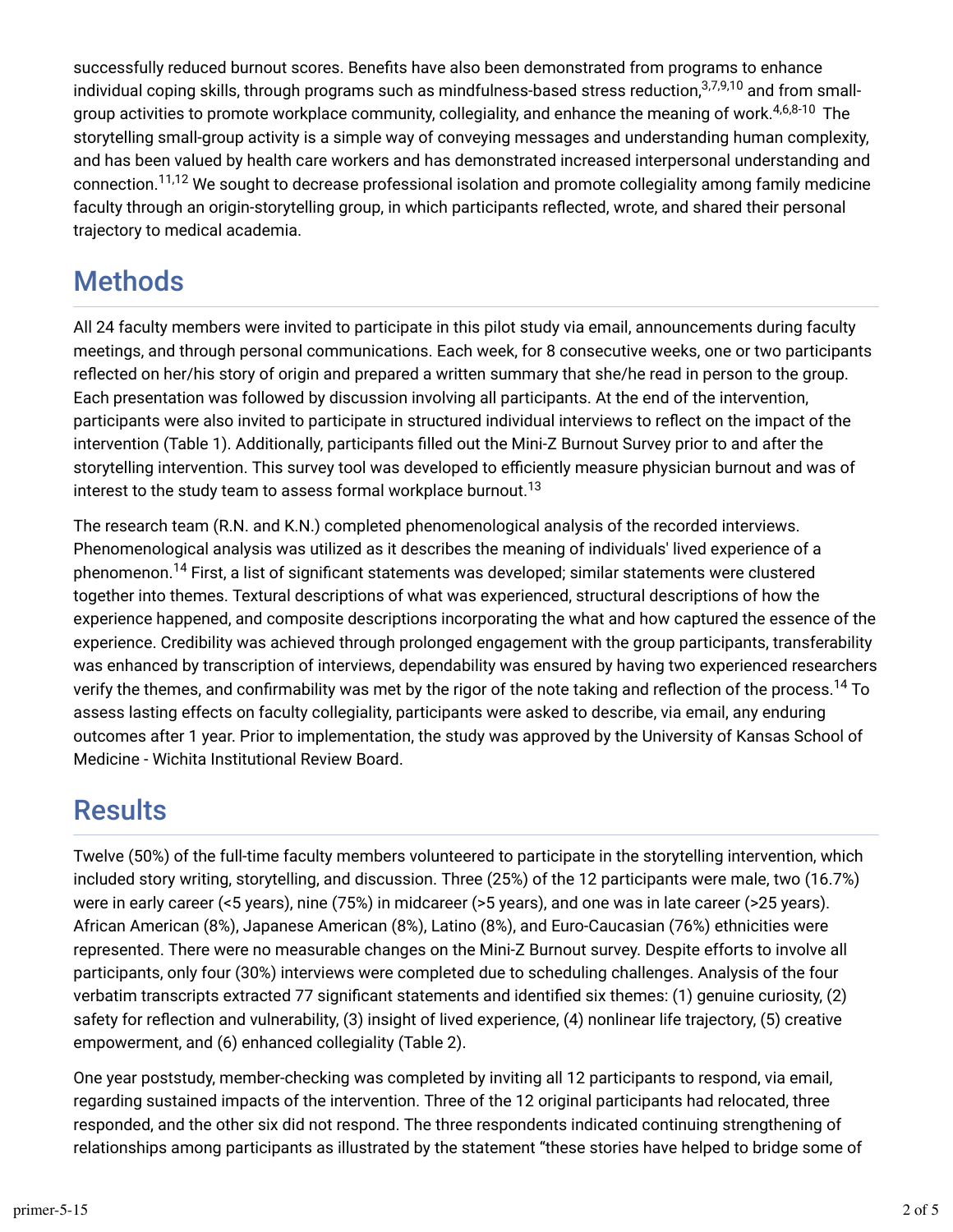the distances and misconceptions that inevitably arise over time as we work together."

## **Discussion**

Despite many competing demands, half of the faculty members volunteered to participate in the storytelling group intervention, indicating perceived value in self-care and support of colleagues as well as acceptability of the intervention. The findings demonstrated that self-reflection to write and share personal stories of origin provide insight into the dynamic interrelated complexities of life. The origin storytelling group provided a safe and comfortable environment in which to listen and express genuine curiosity about one another's experiences, motivations, and life trajectories. Vulnerability of each participant increased compassion for colleagues and fostered positive interactions. One year following this initiative, feedback identified sustained comfort with interpersonal interactions stimulated by the project. This should provide a positive substrate for proposed initiatives targeting organizational and individual well-being. One such initiative is Balint-type groups for faculty.

To foster a culture of well-being, storytelling initiatives reflect the culture of family medicine in valuing the stories of individual patients and relationships within groups. The resources required are minimal ie, a project champion, designated time and space, and possibly refreshments. Half of our faculty volunteered for this study, but faculty participation may vary depending on individuals' degree of willingness to reveal personal information and/or respectfully listen, share reflective feedback, and maintain confidentiality.

The generalizability of this study is limited by being conducted in a single residency program, its small sample size, limited diversity of participants, and nonprobability-based sample. A quantitative measure (Mini-Z Burnout Survey) $^{14}$  was attempted, but there were no statistically significant changes in any component postintervention. This may indicate that the chosen instrument did not measure the impact of the study, or at least did not have an effect size measurable in the sample of 12 participants.

A next step would be to implement similar storytelling groups in several residency programs, including those in other specialties, to determine how outcomes compare within and among different specialties. Outcome measures should be expanded to include aspects of faculty professional vitality and resilience, and potential impact on patient care factors such as teamwork, collegiality, and trust. Enhanced efforts should be made to incorporate long-term follow up of program impact.

## **Conclusions**

The pilot storytelling project enhanced collegiality among faculty physicians that was still evident after 1 year. Although interpersonal relationships improved, no significant reduction was documented in faculty workplace stress scores, possibly due to external factors impacting the residency program. These findings indicate that storytelling groups can provide acceptable, valuable, and easily-implemented contributions to initiatives that enhance physician faculty well-being.

# Tables and Figures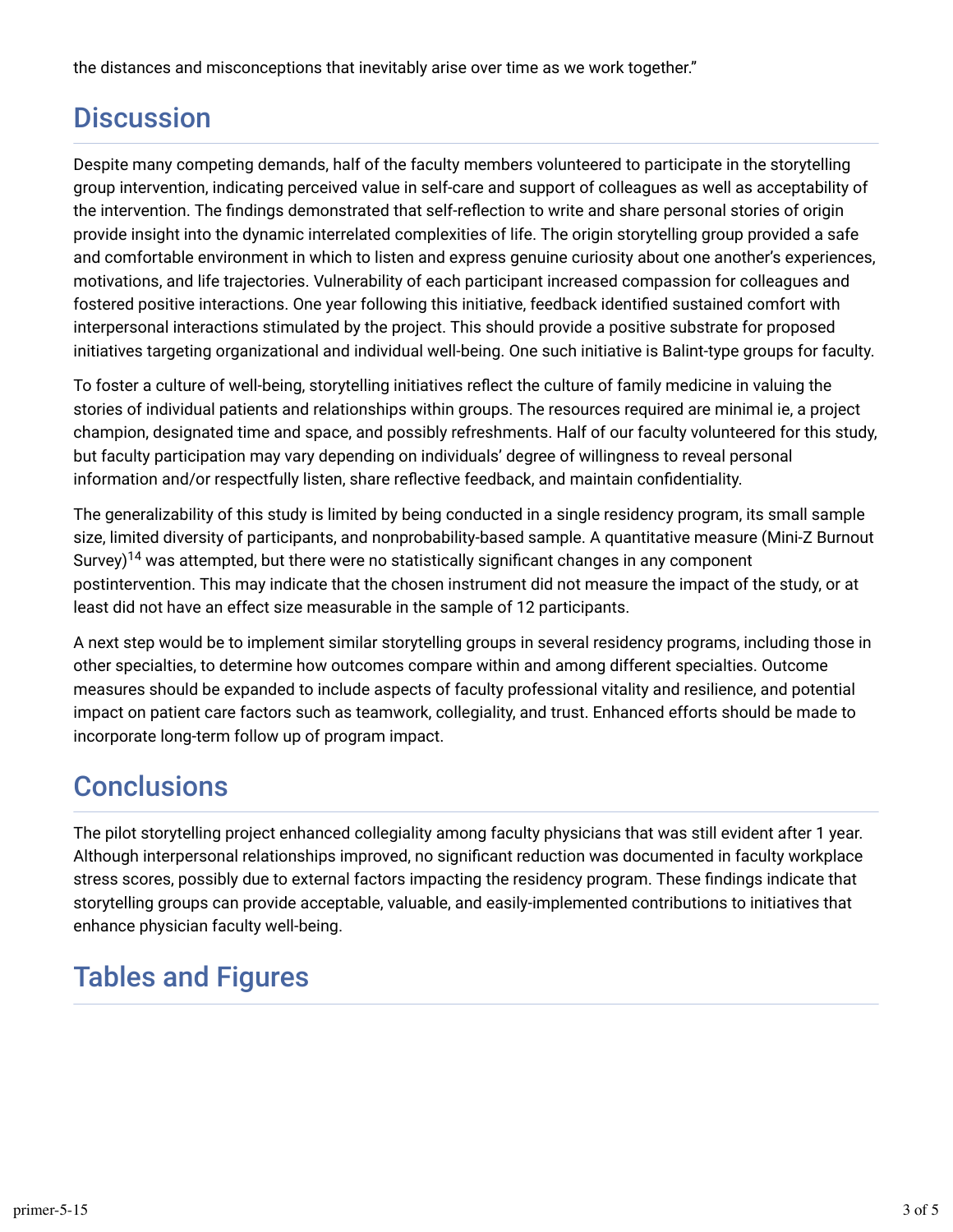- 1. How would you describe your experience of writing and sharing your origin story?
- 
- 2. What insights did you experience?<br>3. Describe your reactions when hearing others' origin stories.
- 4. Share your perceptions of any changes within the group's dynamic.
- 5. What lasting impact do you believe this group will have on participating faculty members?

| <b>Themes</b>                                                                                                                                                                                                                                                                                                                                          | <b>Significant Statements</b>                                                                                                                                                                                                                |
|--------------------------------------------------------------------------------------------------------------------------------------------------------------------------------------------------------------------------------------------------------------------------------------------------------------------------------------------------------|----------------------------------------------------------------------------------------------------------------------------------------------------------------------------------------------------------------------------------------------|
| Theme 1: Genuine curiosity. As individuals reflected on their<br>origin stories, they questioned if other participants would find<br>these stories of any significance. Feelings of self-doubt quickly<br>dissipated as participants displayed genuine curiosity that both<br>affirmed and valued one another's stories.                               | 1. Initially, I didn't think sharing my story would be a big deal.<br>2. I didn't think anyone would want to hear my story.<br>3. You think of yourself as boring, then you realize the value of<br>telling your story.                      |
| Theme 2: Safety for reflection and vulnerability. Participants<br>joined the origin storytelling group to share and hear personal<br>stories. They were prepared to be vulnerable and emotion was<br>expressed freely within the group. This fostered a sense of<br>safety.                                                                            | 1. You were telling your story to people who wanted to be<br>vulnerable, who wanted to hear stories.<br>2. A smaller group allowed for vulnerability.<br>3. The amazing thing was everyone felt a deep emotion while<br>sharing their story. |
| Theme 3: Insight of lived experiences. Transparency and<br>vulnerability of participants about their trajectories provided<br>others with broader perspectives on each storyteller. This level<br>of insight and understanding was not an initial expectation of<br>participants.                                                                      | 1. Colleagues are deep and multidimensional.<br>2. Significant increase of insight into colleagues<br>3. To hear others voice their struggles prompts you to realize<br>you're not the only one struggling.                                  |
| Theme 4. Life is not a linear trajectory. The origin storytelling<br>process enabled participants to recognize that their lives were<br>not linear in trajectory. For some, medicine was not an initial<br>career choice. Time, experience, and serendipitous events led<br>several to medicine.                                                       | 1. It's amazing how life all fits together with time.<br>2. I was originally repulsed by medicine.<br>3. Not wanting to be a doctor was positive, as there was no<br>stress growing up.                                                      |
| Theme 5: Creative empowerment. Origin writing provided<br>a creative outlet for personal reflection and expression.<br>Participants found this process engaging and powerful in<br>learning more about oneself and others.                                                                                                                             | 1. Origin storytelling was good, it was an "art."<br>2. I appreciated the experience and the opportunity to participate.<br>3. Storytelling was powerful.                                                                                    |
| Theme 6: Enhanced collegiality. The process of origin storytelling<br>increased understanding and empathy among participants.<br>In turn, this insight fostered more collegiality and positive<br>interactions. Participants articulated this as a lasting change and<br>recommended that more faculty members participate in a similar<br>experience. | 1. Knowing someone better changes your interactions for the<br>positive.<br>2. Origin storytelling allowed for colleagues to foster grace for one<br>another.<br>3. Origin storytelling will have a lasting impact on participants.          |

#### **Table 2: Thematic Analysis of Statements**

### Acknowledgments

**Funding Statement:** Funding for this study was provided by the Ascension Via Christi Philanthropy Foundation.

**Presentations:** This study was presented at the following meetings:

- 1. 2020 Society of Teachers of Family Medicine Annual Conference, August 2020 (virtual)
- 2. Collaborative Family Healthcare Association 2020 Annual Conference, October 2020 (virtual)

### Corresponding Author

#### Ruth Nutting, PhD, LCMFT

Family Medicine Residency Program at Ascension Via Christi, Department of Family and Community Medicine University of Kansas School of Medicine-Wichita, 707 N Emporia, Wichita, KS 67214

ruth.nutting@ascension.org